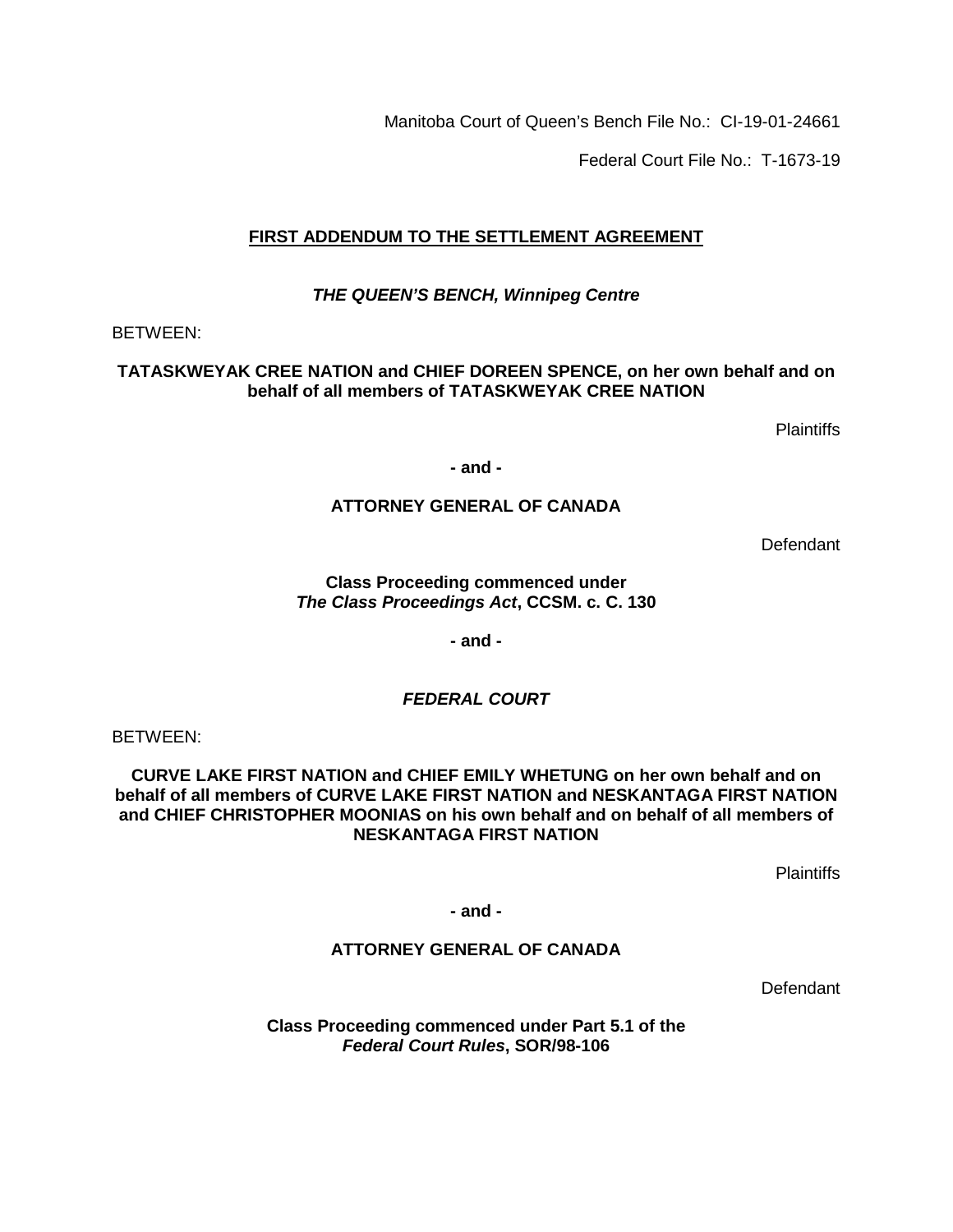### **FIRST ADDENDUM TO THE SETTLEMENT AGREEMENT**

This addendum (the "**Addendum**") is made as of October 8, 2021.

#### **WHEREAS:**

- A. Tataskweyak Cree Nation and Chief Doreen Spence, on their own behalf and on behalf of all Individual Class Members (together, the "**Manitoba Action Plaintiffs**"), Curve Lake First Nation and Chief Emily Whetung, on their own behalf and on behalf of all Individual Class Members(together, the "**Curve Lake First Nation Plaintiffs**"), Neskantaga First Nation and Chief Wayne Moonias and Former Chief Christopher Moonias, each on his own behalf and on behalf of all Individual Class Members (together, the "**Neskantaga First Nation Plaintiffs**", and collectively with the Curve Lake First Nation Plaintiffs, the "**Federal Action Plaintiffs**") and Her Majesty the Queen in Right of Canada (all of the foregoing, collectively, the "**Parties**") entered into a settlement agreement dated September 15, 2021 (the "**Settlement Agreement**"); and
- B. The Parties wish to amend the Settlement Agreement to clarify the availability of Specified Injuries Compensation;

**NOW THEREFORE** the Parties agree to amend the Settlement Agreement as follows:

- 1. Capitalized terms used but not defined herein shall have the meanings set out in the Settlement Agreement.
- 2. Section 8.02(2) of the Settlement Agreement is hereby amended to add the words "Specified Injuries Compensation shall only be paid if the Individual Class Member experienced a Specified Injury or the continuing symptoms of an earlier Specified Injury, as set out in Schedule H, during a year for which Individual Damages would be payable to the Individual Class Member in accordance with the Individual Damages Formula in Section 8.01(2) if it were an Advisory Year (but which, for greater certainty, is not required to have been an Advisory Year)." at the end of the paragraph, as follows:

Confirmed Individual Class Members will be entitled to compensation for Specified Injuries in the amount set out in Schedule H (the "**Specified Injuries Compensation**"), provided that the Claimant establishes that the injury was caused by using treated or tap water in accordance with a Long-Term Drinking Water Advisory, or by restricted access to treated or tap water caused by a Long-Term Drinking Water Advisory, in accordance with the Claims Process and Schedule H. Specified Injuries Compensation shall only be paid if the Individual Class Member experienced a Specified Injury or the continuing symptoms of an earlier Specified Injury, as set out in Schedule H, during a year for which Individual Damages would be payable to the Individual Class Member in accordance with the Individual Damages Formula in Section 8.01(2) if it were an Advisory Year (but which, for greater certainty, is not required to have been an Advisory Year).

3. Sections 1.12, 1.13, 1.14, 1.15, 2.01 and 2.02 of the Settlement Agreement are incorporated by reference herein and shall apply to this Addendum.